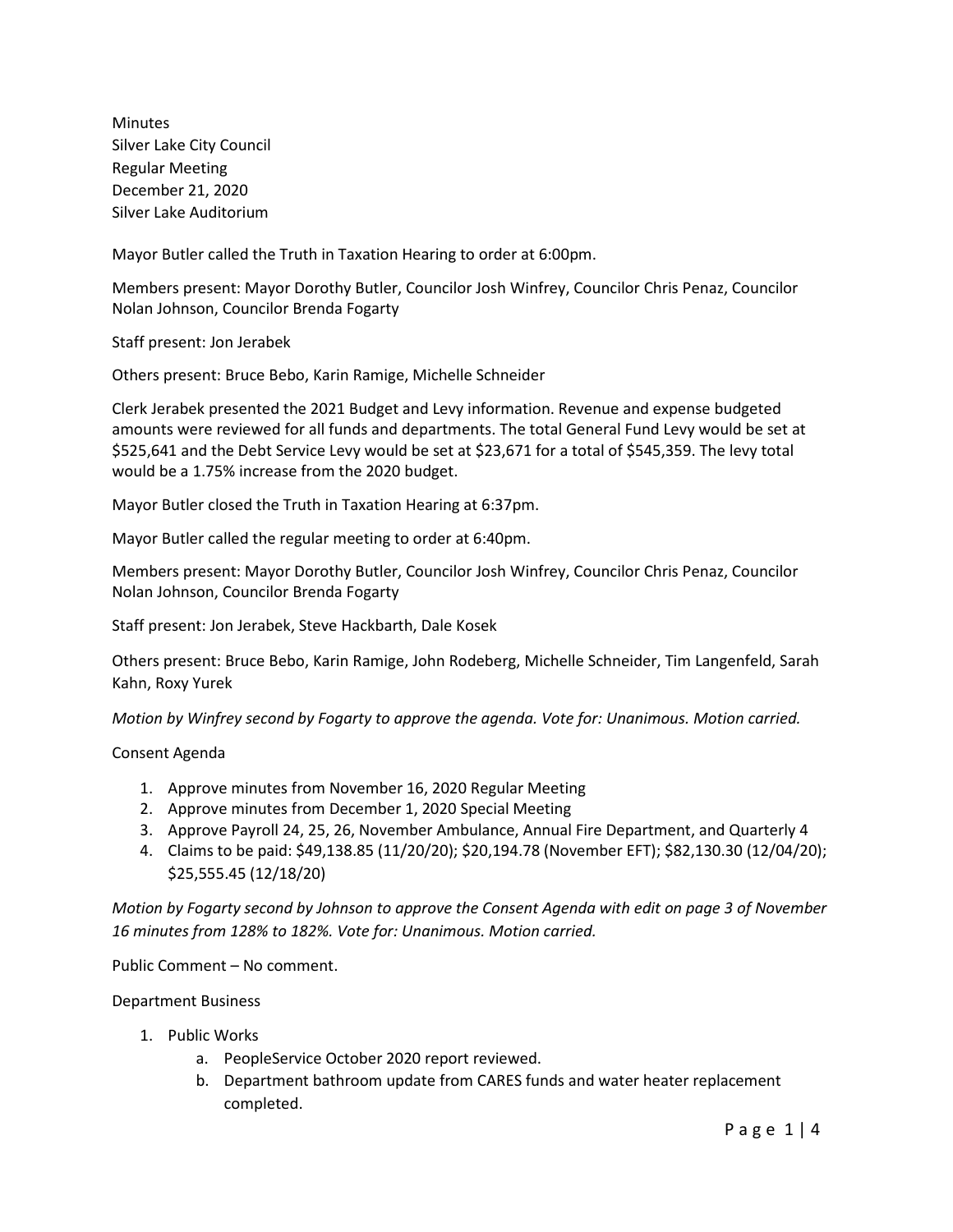- c. Business banners removed due to wear.
- d. Researching holiday decoration rental and installation companies.
- e. With lack of snowfall events, department has been updating equipment, upgrading lighting, organizing the shop, documenting chemical inventory for City buildings, documenting SafeAssure training, and documenting service reports electronically.
- f. Council Request to approve 6-Month Training Review for Maintenance III employee Jerrod Weckman. *Motion by Winfrey second by Johnson to approve review for Jerrod Weckman and to retain with step increase to \$17.45 per hour. Vote for: Unanimous. Motion carried.*
- 2. Public Safety
	- a. Police Services
		- i. Reviewed November calls provided by McLeod County Sheriff's Office.
		- ii. Sheriff Tim Langenfeld informed Council that MCSO was still in hiring process for new deputies. MCSO has been logging between 40 and 50 hours per week with staffing decreased due to COVID.
	- b. Fire Department
		- i. October run report reviewed with 19 calls.
		- ii. Four new firefighters completing training remotely due to in-person training suspended.
		- iii. Meetings postponed due to COVID.
		- iv. Emergency repairs completed on Pumper 3 and Tanker 1.
		- v. Chief Kosek commended the firefighters for their hard work during the pandemic.
	- c. Ambulance
		- i. October run report reviewed with 14 calls.
		- ii. Meetings postponed due to COVID.
		- iii. Tempus Pro monitor purchased after Council approval on December 1, 2020.
- 3. Municipal Liquor Store
	- a. Sales for November were \$38,458.89 with a loss of \$5,087.60. Year-to-date sales were \$514,193.88 with a profit of \$640.57.
	- b. Items purchased through CARES funds have been installed.
	- c. Promotional items being tried to increase business.
	- d. MLS to be closed on December 25, 2020 and January 1, 2021.
- 4. Recreation
	- a. No report.
- 5. Community Development
	- a. Planning Commission met on December 8, 2020.
		- i. Reviewed option for remote-read lawn meters. Based on initial estimates, cost would be around \$600 or \$450 if returning current lawn meter. Discussed option to enact better policy on current meters rather than switch to remote read.
		- ii. Conditional Use Permit application received from 113 Main St W for ground floor residential area. Public Hearing to be held January 12 with Council review on January 19.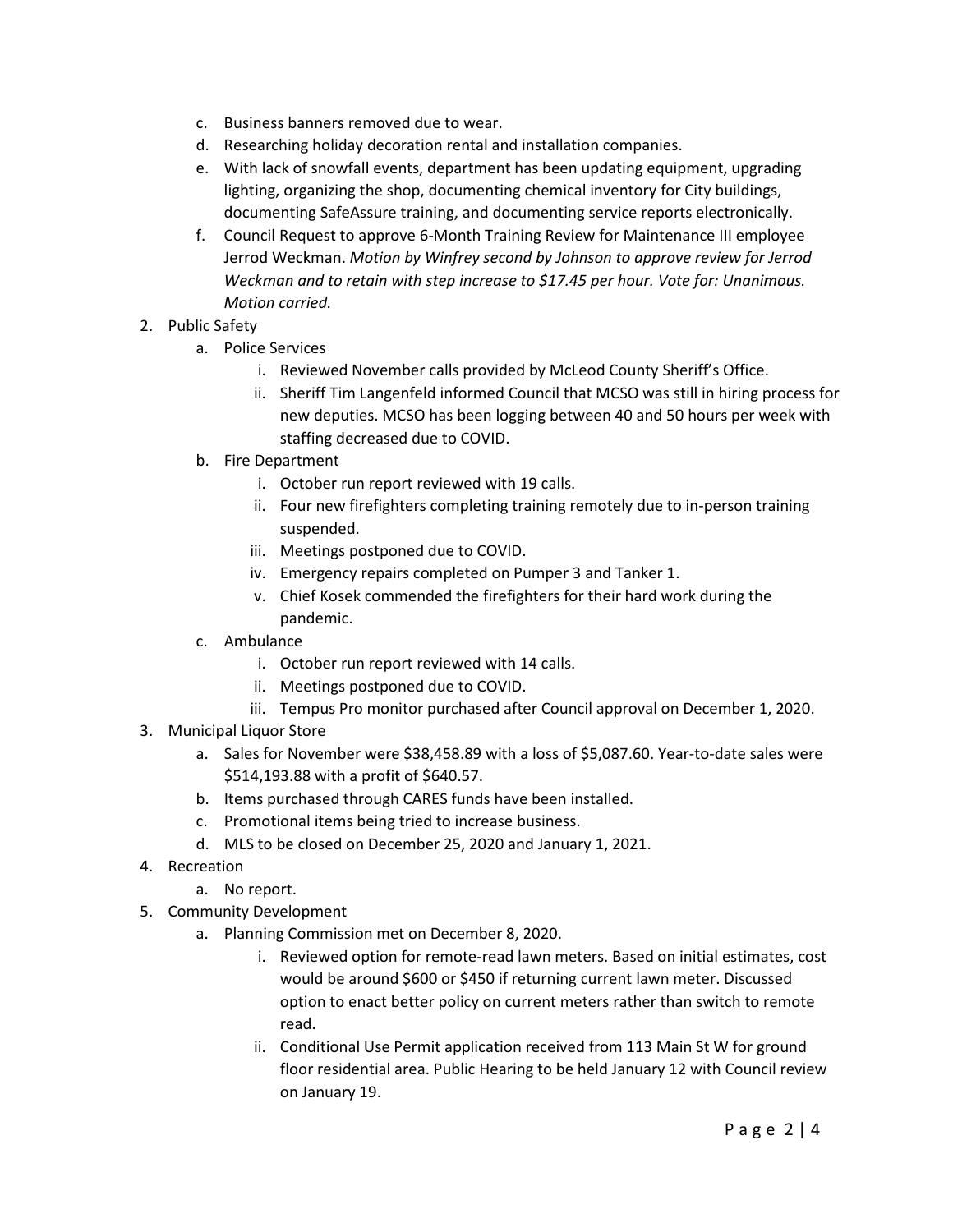- 6. Administration
	- a. November Treasurer's Report.
	- b. Council discussed non-DOT random drug and alcohol testing frequency and number of employees to test. Previously the City tested 4-6 employees per quarter. *Motion by Penaz second by Johnson to set random non-DOT drug and alcohol testing frequency to quarterly and for 3 employees to be selected per quarter. Vote for: Unanimous. Motion carried.*
	- c. Council reviewed agreement with Gavin, Janssen, and Stabenow for attorney services in 2021. Ken Janssen would maintain his role as the designated attorney for the City. Hourly rate to be set at \$125 per hour for attorneys and \$35 per hour for other legal services with a minimum time billed of 15 minutes for both rates. *Motion by Fogarty second by Penaz to approve the Contract for Criminal Prosecution, Civil Ordinance Violation and Civil Municipal City Attorney Legal Services with Kenneth Janssen of Gavin, Janssen & Stabenow. Vote for: Unanimous. Motion carried.*

#### Old Business:

- 1. Preliminary Engineering Report Request from SEH. John Rodeberg, SEH, outlined the increased scope of the Infrastructure Improvement Project from the original agreement and requested to increase the not-to-exceed amount for work performed from \$100,000 to \$148,000. SEH has already incurred most of these costs. Rodeberg also presented the 5-10 year phased project outline. The Council discussed the importance of continuing with the project. *Motion by Penaz second by Winfrey to approve the request from SEH for increasing the not-to-exceed Preliminary Engineering Report amount to \$148,000. Vote for: Unanimous. Motion carried.*
- 2. LTD Water Tower Lease. Clerk Jerabek informed the Council that Dale Romsos, SEH, recommended that City require a comprehensive review of the plans, equipment, and installation of the proposed lease due to high risk and liability concerns. LTD stated they have completed many similar projects without completing such reviews. The Council consensus was to require the review and for LTD to pay the estimated cost of \$8,000 if they decide to move forward with the lease.
- 3. Local State of Emergency Review. The Council discussed maintaining the local emergency to follow the State of Minnesota Peacetime Emergency.
- 4. Resolution 20-25: Resolution Adopting 2021 Fee Schedule. The Council reviewed the 2021 Fee Schedule and discussed the effect of increased Ambulance rates on the department, insurance, and patients. Fee changes listed:

| Fee                                           | 2020        | 2021           |
|-----------------------------------------------|-------------|----------------|
| Water meter (including remote)                | \$150.00    | City Cost + 5% |
| Storm Water Utility Fee (Basic System Rate)   | 4           | 6              |
| <b>Ambulance Services</b>                     |             |                |
| -Base Charge (Normal)                         | \$750.00    | \$900.00       |
| -Base Charge (Accident Response)              | \$750.00    | \$900.00       |
| -Mileage (per loaded mile)                    | \$15.00     | \$18.00        |
| <b>Special Police Services</b>                | \$35.00/hr. | \$45.00/hr.    |
| <b>Auditorium - Rent Rates</b>                |             |                |
| -Lower Level                                  | \$200.00    | \$250.00       |
| -Upper Level (Kitchen Included)               | \$200.00    | \$250.00       |
| -Upper Level with Bar Open (Kitchen Included) | \$250.00    | \$300.00       |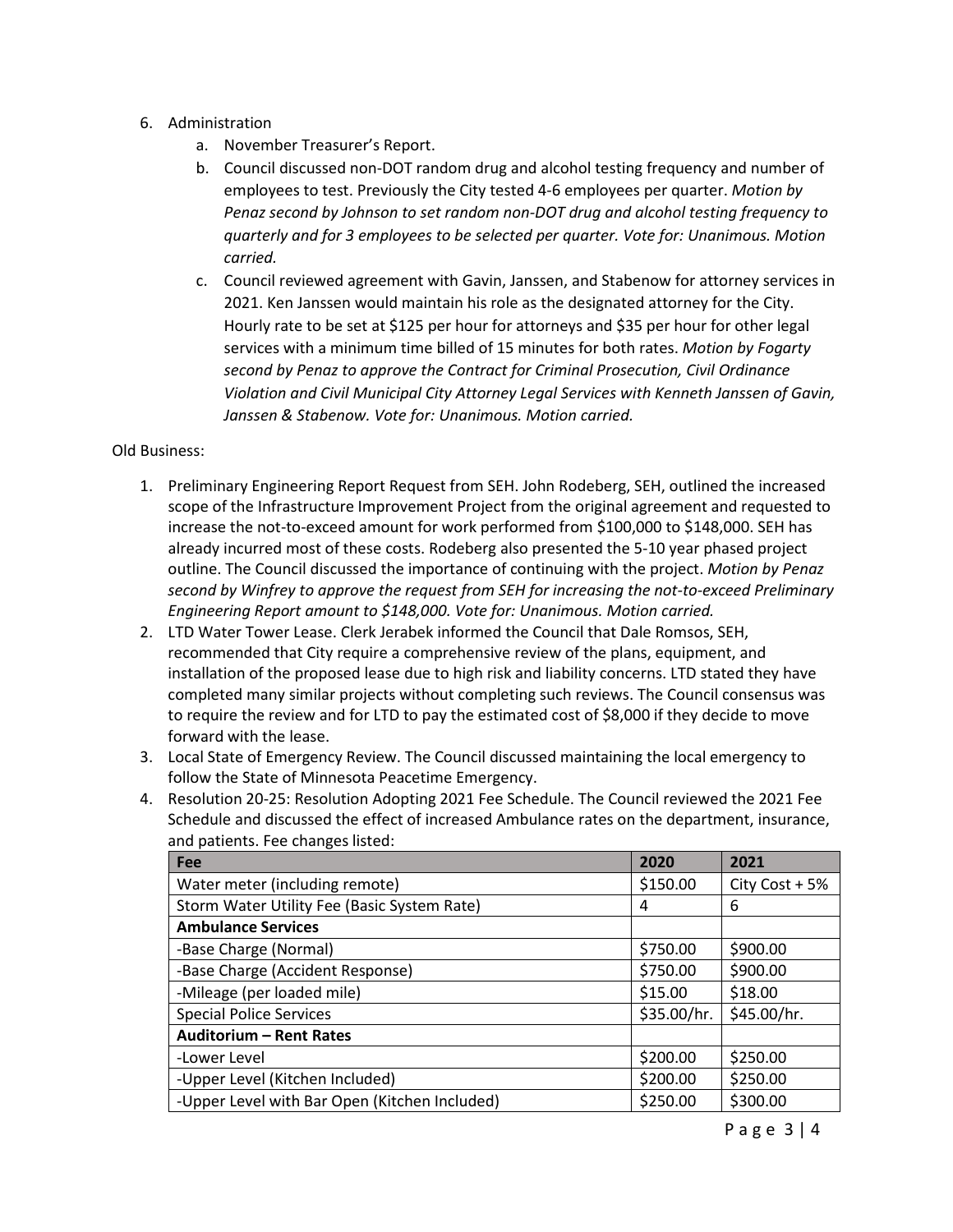| -Extra Day for Decoration (Day prior to Event) | \$50.00   | \$75.00 |
|------------------------------------------------|-----------|---------|
| -Extra Day for Clean-up (Day after Event)      |           | \$75.00 |
| -Bartender (per hour)                          | l \$15.00 | \$20.00 |

*Motion by Fogarty second by Penaz to approve Resolution 20-25. Vote for: Unanimous. Motion carried.* 

- 5. Resolution 20-26: Resolution Adopting the 2021 City Budget and Tax Levy for Taxes Collectible in 2021. The Council reviewed the proposed budget and tax levy for all city funds and departments. The budget would result in a \$525,641 General Fund Levy and \$23,671 Debt Levy. *Motion by Fogarty second by Penaz to approve Resolution 20-26. Vote for: Unanimous. Motion carried.*
- 6. Capital Improvement Plan. Clerk Jerabek outlined 2021-2025 capital improvements for City Buildings, Public Works, Fire, Ambulance, MLS, and Utilities. Many of the expenditures are funded through yearly transfers to capital improvement funds. Infrastructure projects unknown due to uncertain scope of USDA Rural Development project.

New Business:

- 1. SEH General Services Agreement. The Council reviewed an agreement for general engineering services such as site plan review, mapping, grant writing, project review, etc. for 2021. *Motion by Penaz second by Johnson to approve the \$2,000 General Services Agreement with SEH for 2021. Vote for: Unanimous. Motion carried.*
- 2. Expert T Ambulance Billing Contract. The Council reviewed an agreement for billing services provided by Expert T Billing from January 1, 2021 through December 31, 2025. The charge per run would be set at \$29 with the option to adjust every 2 years. The Council discussed charge collection and uncollectable debts. *Motion by Fogarty second by Penaz to approve the Ambulance Service Billing Agreement with Expert T Billing. Vote for: Unanimous. Motion carried.*
- 3. Resolution 20-27: Resolution Authorizing Year-End Transfers to Various Funds. The Council reviewed the budgeted transfers for 2020 and discussed the option to reallocate the Police Squad transfer amount of \$13,000 to the Parks and Pool Capital Fund to assist with the swimming pool repairs. *Motion by Winfrey second by Johnson to approve Resolution 20-27 with the \$13,000 Police Squad transfer reallocated to the Parks and Pool Capital Fund. Vote for: Winfrey, Johnson, Penaz. Vote against: Butler, Fogarty. Motion carried.*
- 4. Resolution 20-28: Resolution Designating Polling Place for 2021. The election polling location would be at the Silver Lake Auditorium at 320 Main St W. *Motion by Fogarty second by Johnson to approve Resolution 20-28. Vote for: Unanimous. Motion carried.*
- 5. Resolution 20-29: Resolution Accepting Donations Received. The resolution outlined \$22,064.35 in donations from various individuals and organization received in 2020. *Motion by Fogarty second by Johnson to approve Resolution 20-29. Vote for: Unanimous. Motion carried.*

Open Discussion – None.

*Motion by Fogarty second by Penaz to adjourn this regular meeting of the Silver Lake City Council. Vote for: Unanimous. Motion carried.*

Meeting adjourned at 8:51pm.

Seal of the City:

Jon Jerabek, Clerk/Treasurer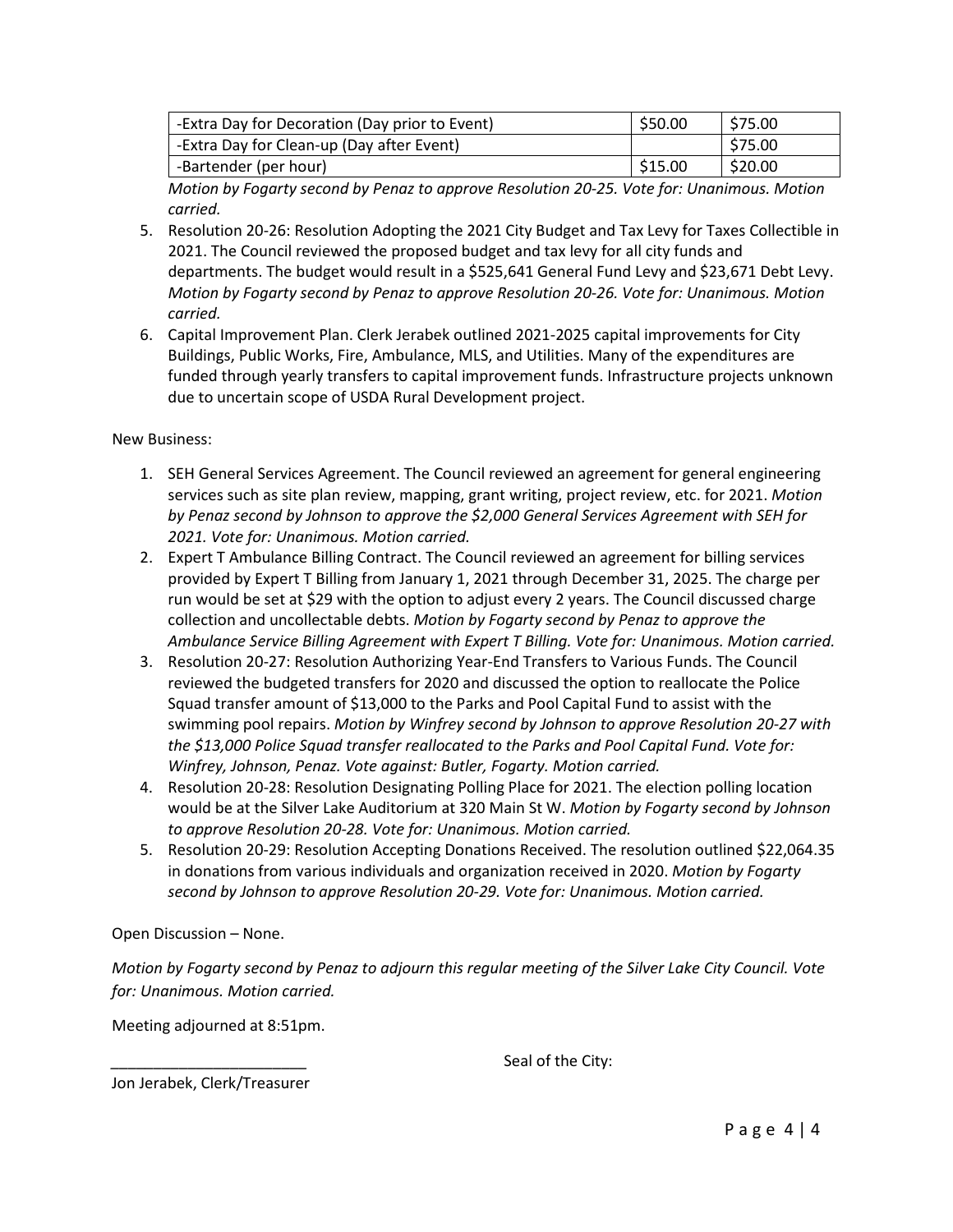### **CITY OF SILVER LAKE** \_\_\_\_\_\_\_\_\_\_\_\_\_\_\_\_\_\_\_\_\_\_\_\_\_\_\_\_\_\_\_\_\_\_\_\_\_\_\_\_\_\_\_\_\_\_\_\_\_\_\_\_\_\_\_\_\_\_\_\_\_\_\_\_

### **RESOLUTION 20-25: RESOLUTION ADOPTING 2021 FEE SCHEDULE**   $\mathcal{L}_\text{max} = \mathcal{L}_\text{max} = \mathcal{L}_\text{max} = \mathcal{L}_\text{max} = \mathcal{L}_\text{max} = \mathcal{L}_\text{max} = \mathcal{L}_\text{max} = \mathcal{L}_\text{max} = \mathcal{L}_\text{max} = \mathcal{L}_\text{max} = \mathcal{L}_\text{max} = \mathcal{L}_\text{max} = \mathcal{L}_\text{max} = \mathcal{L}_\text{max} = \mathcal{L}_\text{max} = \mathcal{L}_\text{max} = \mathcal{L}_\text{max} = \mathcal{L}_\text{max} = \mathcal{$

**WHEREAS,** the City of Silver Lake publishes a Fee Schedule to display various fees associated with City services, and

**WHEREAS,** the City of Silver Lake reviews its Fee Schedule annually, and

**WHEREAS,** the City of Silver Lake may amend fees to cover costs associated with each service,

**THEREFORE BE IT RESOLVED,** the City Council of the City of Silver Lake approves the 2021 Fee Schedule as shown in Exhibit A effective January 1, 2021.

Adopted by the City Council this  $21<sup>st</sup>$  day of December 2020.

\_\_\_\_\_\_\_\_\_\_\_\_\_\_\_\_\_\_\_\_\_\_\_\_\_\_\_\_\_\_ Dorothy Butler, Mayor

Jon Jerabek, Clerk/Treasurer

\_\_\_\_\_\_\_\_\_\_\_\_\_\_\_\_\_\_\_\_\_\_\_\_\_\_\_\_\_\_

SEAL: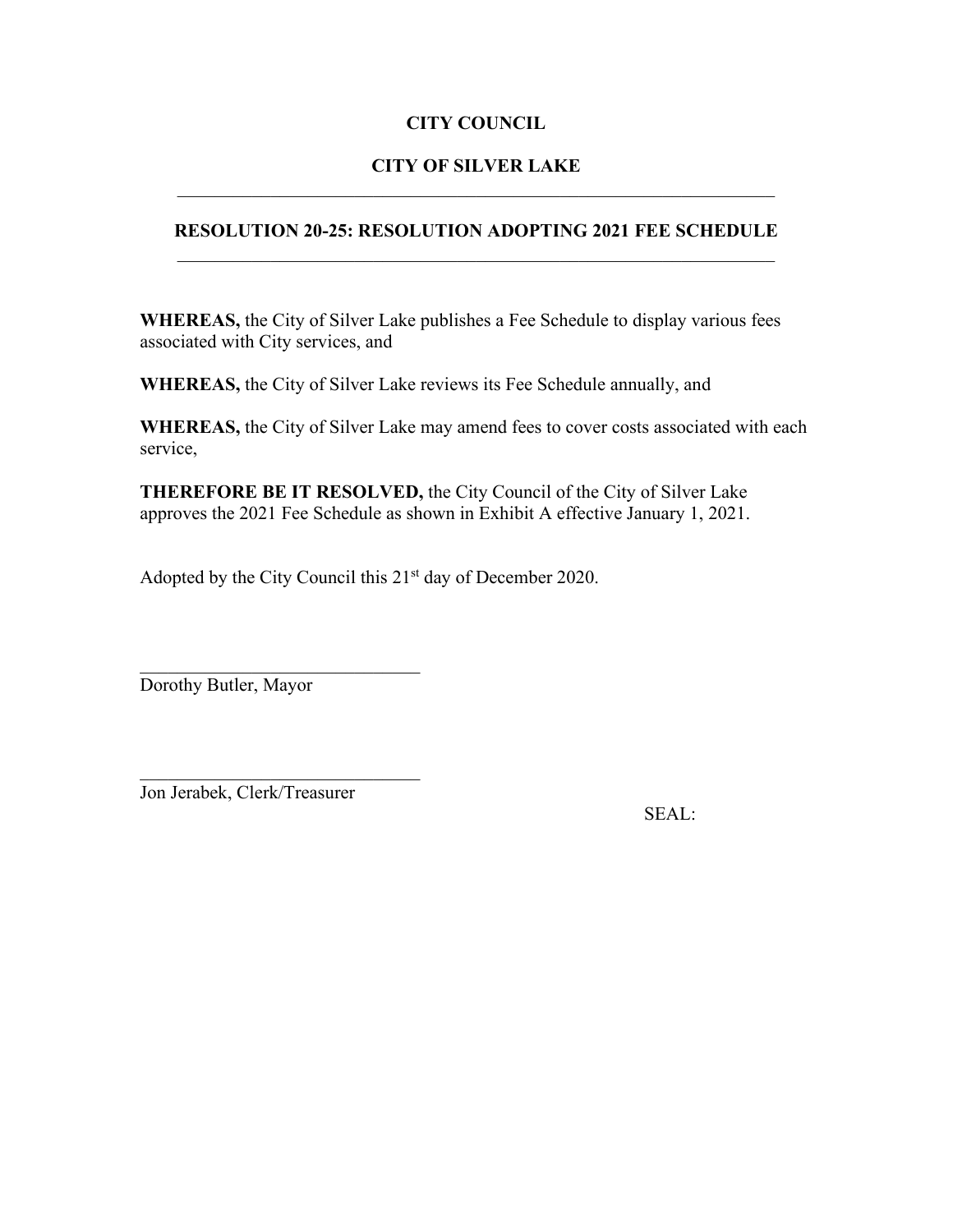#### Exhibit A

# **City Of Silver Lake 2021 Fee Schedule**

| <b>Photocopies and Other Misc. Charges:</b> | $Fee$         |
|---------------------------------------------|---------------|
| Copies                                      | \$0.25        |
| Send Fax (1st Page)                         | \$5.00        |
| Each Additional Page                        | \$1.00        |
| Receive Fax (1st Page)                      | \$2.00        |
| Each Additional Page                        | \$0.50        |
| Return Check fee                            | \$30.00       |
| <b>Assessment Search</b>                    | \$20.00       |
| <b>City Maps</b>                            |               |
| 8.5X11                                      | free          |
| 11X17                                       | free          |
| 24X36                                       | \$5.00        |
| Publications                                | Cost plus tax |

#### **Business Licenses:**

#### **Fee required at time of application. Issuance subject to Council approval. All licenses and permits expire at midnight, December 31st of the license year unless otherwise noted. Fees are not prorated for partial terms.**

| Liquor On-Sale                                   | \$2,500.00 |
|--------------------------------------------------|------------|
| Club Liquor On Sale                              | \$300.00   |
| Liquor On-Sale (temporary per day)               | \$25.00    |
| Wine On-Sale                                     | \$150.00   |
| 3.2 Beer on-sale                                 | \$150.00   |
| 3.2 Beer off-sale                                | \$25.00    |
| 3.2 Beer on-sale (temporary 1st day)             | \$25.00    |
| (each additional day)                            | \$10.00    |
| Dance/Live music                                 | \$25.00    |
| <b>Transient merchants, Peddlers, Solicitors</b> |            |
| per day                                          | \$30.00    |
| per week                                         | \$50.00    |
| per month                                        | \$75.00    |
| per year                                         | \$200.00   |

#### **Building and Zoning charges:**

| <b>Building Permit</b>                              | 1994 Code                      |
|-----------------------------------------------------|--------------------------------|
| General permit                                      | $$50.00 + State Survey$        |
| Heating/Air Conditioning Permit                     | See Building Code Fee Schedule |
| Plumbing Permit                                     | See Building Code Fee Schedule |
| Plan Review                                         | 65% of Bldg. Permit Fee        |
| Plan Review Deposit                                 | Cost of Plan Review Fee        |
| Copy of Zoning Ord.                                 | \$10.00                        |
| Copy of Subd. Ord.                                  | \$5.00                         |
| Permit Renewal (if no changes are made to original) | 1/2 the original permit fee    |

Multi-Unit Housing Certificate (per unit) \$25.00 Multi-Unit Housing Special/Re-Inspection \$50.00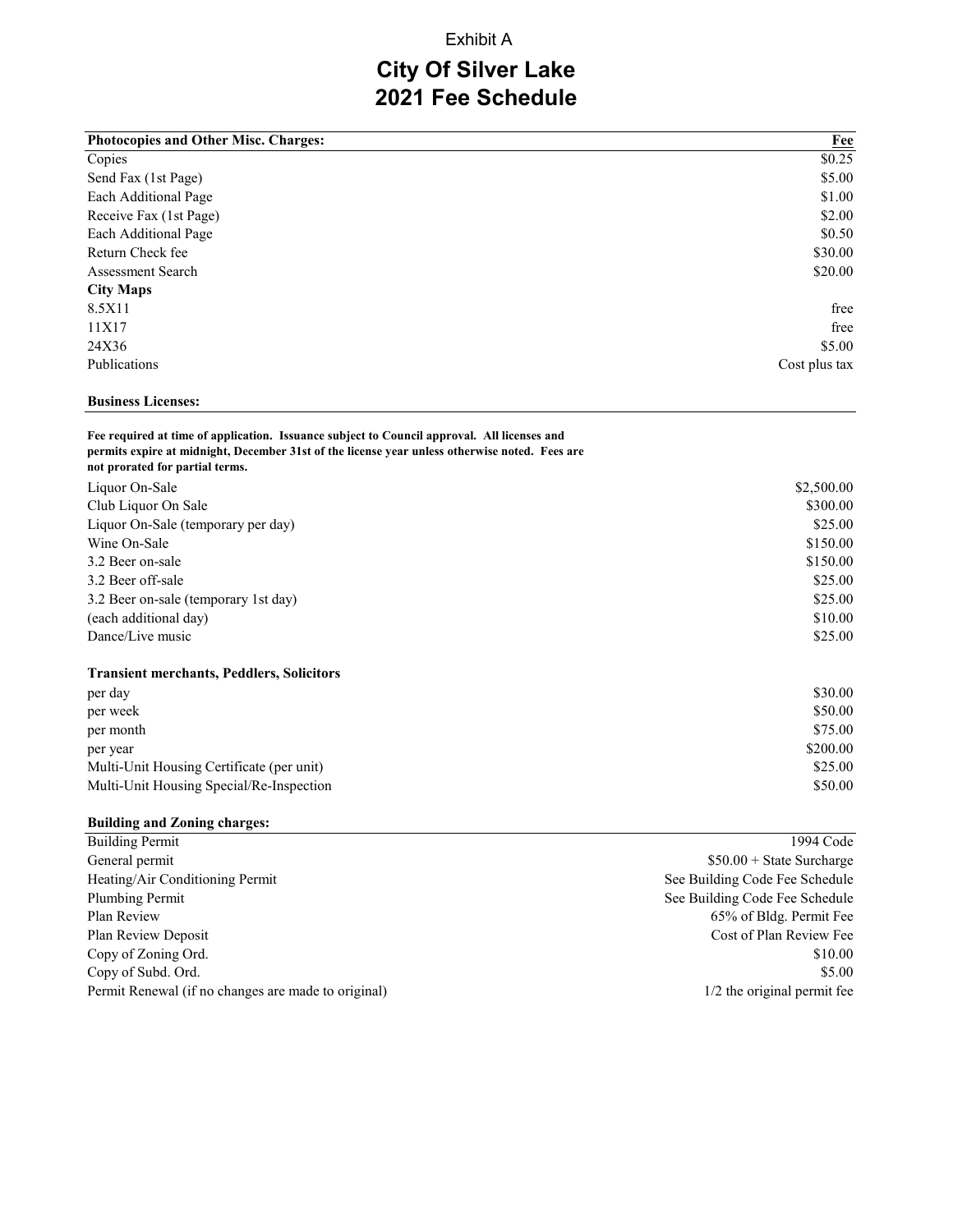#### **Zoning and Subdivision Fees:**

| Fees collected at the time application is submitted for City review. Fees cover the cost of staff                         |                       |
|---------------------------------------------------------------------------------------------------------------------------|-----------------------|
| time, office supplies, telephone calls, etc. Additional fees or deposits against out of pocket costs                      |                       |
| by the City may also apply. Refund of fee less 50% if applicatin is withdrawn a minimum of<br>two weeks prior to meeting. |                       |
|                                                                                                                           |                       |
| Appeals                                                                                                                   | no charge<br>\$150.00 |
| Conditional Use Permit Application                                                                                        | \$150.00              |
| Rezoning/Amendment application                                                                                            | \$150.00              |
| Variance Application                                                                                                      |                       |
| Prelininary Plat:                                                                                                         |                       |
| a) Initial Application                                                                                                    | \$100.00<br>\$5.00    |
| (plus per lot fee)                                                                                                        |                       |
| b) Reapplication                                                                                                          | \$50.00               |
| Final Plat:                                                                                                               |                       |
| a) Initial Application                                                                                                    | \$50.00               |
| (plus per lot fee)                                                                                                        | \$2.50                |
| b) Reapplication                                                                                                          | \$25.00               |
| Replat:                                                                                                                   |                       |
| a) Initial Application                                                                                                    | \$50.00               |
| b) Reapplication                                                                                                          | \$25.00               |
| Minor Subdivision:                                                                                                        |                       |
| a) Initial Application                                                                                                    | \$50.00               |
| b) Reapplication                                                                                                          | \$25.00               |
| <b>Annexation Petition</b>                                                                                                | \$500.00              |
| Water, Sewer Storm Sewer Utility:                                                                                         |                       |
| Billed Monthly. Sales tax charged on commercial accounts. Past due accounts subject to a<br>penalty.                      |                       |
| Water Base Charge (monthly)                                                                                               | \$14.00               |
| Water Usage Charge (per 1,000 gals.)                                                                                      | \$8.50                |
| State testing fee (monthly) State Mandated                                                                                | \$0.81                |
| Sewer Base Charge (monthly)                                                                                               | \$14.00               |
| Sewer Usage Charge (per 1,000 gals.)                                                                                      | \$10.50               |
|                                                                                                                           |                       |
| Sewer hook-up (initial unit)                                                                                              | \$2,500.00            |
| (Each additional multi family unit)                                                                                       | \$500.00              |
| Water meter (including remote)                                                                                            | City $Cost + 5\%$     |
| Water hook-up (initial unit)                                                                                              | \$2,500.00            |
| (additional units)                                                                                                        | \$500.00              |
| Water turn on Charge                                                                                                      | \$50.00               |
| Water turn off Charge                                                                                                     | \$50.00               |
| Monthly late penalties                                                                                                    | 5.00%                 |
| Certify to taxes                                                                                                          | 30.00%                |
|                                                                                                                           |                       |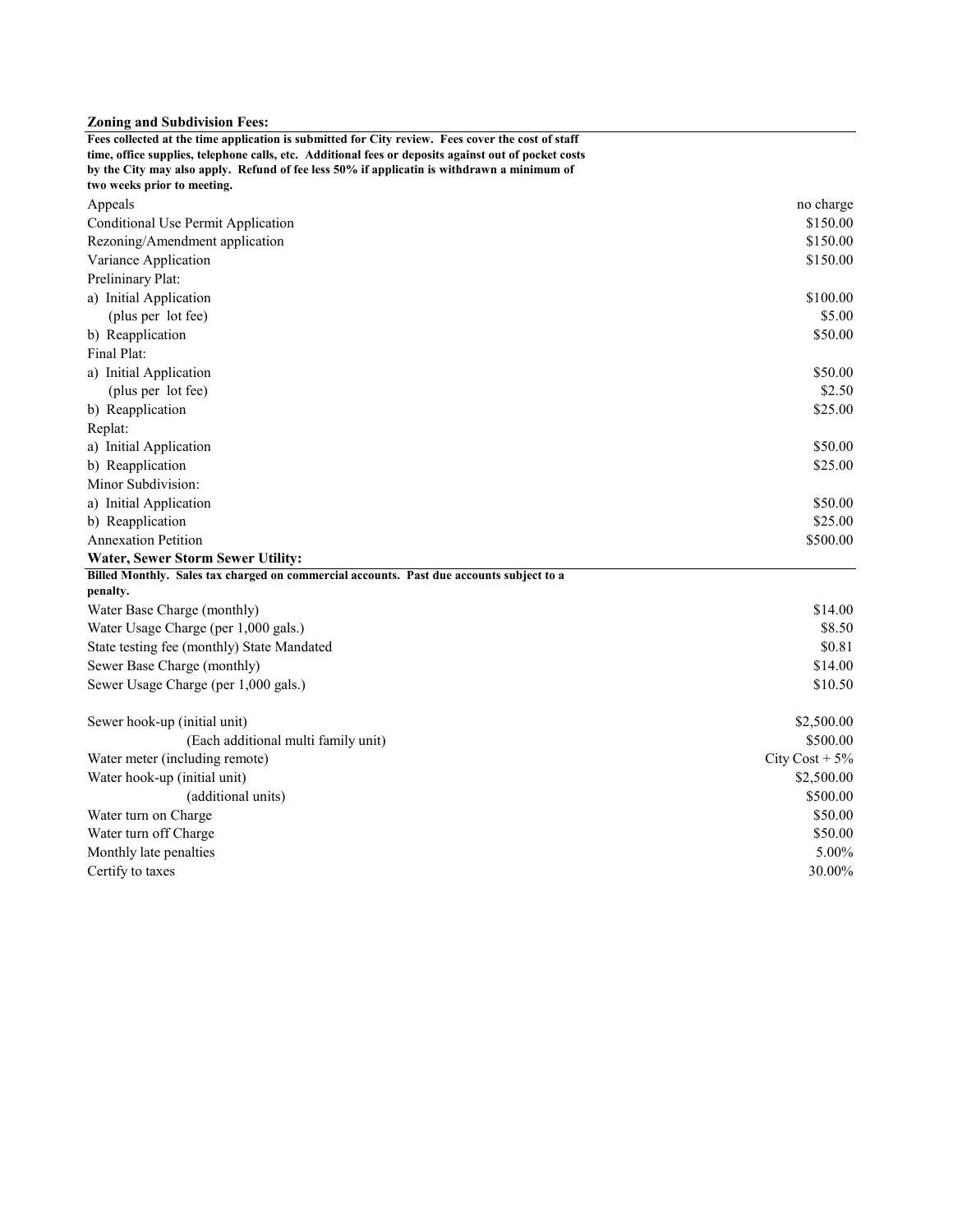#### Storm Water Utility Fee Varies REF Rate x Basic System Rate (\$6.00)=Monthly SWU Fee

| Classification | Land Use                                                                                    | REF Rate |
|----------------|---------------------------------------------------------------------------------------------|----------|
|                | <b>Residential Lots</b>                                                                     |          |
| 1              | Apartment Units                                                                             |          |
|                | $apartment - (each unit) \dots \dots \dots \dots \dots \dots \dots \dots \dots \dots \dots$ |          |
|                | or to apartment owner based upon                                                            |          |
|                | non-residential square footage below                                                        |          |
| 2              | Single Family Residential 1.0                                                               |          |
| 3              |                                                                                             |          |
| 4              | Four Plex (each unit). $\ldots$ . 0.5                                                       |          |
| 5              | Single Family Manufactured Home                                                             |          |
|                | in Manufactured Housing Park 0.25                                                           |          |
|                | <b>Non-Residential Lots</b>                                                                 |          |
| 6              | up to $7,000$ square feet                                                                   | 2.0      |
| 7              | 7,001 to 14,520 square feet                                                                 | 3.0      |
| 8              | 14,521 to 43,560 square feet                                                                | 4.0      |
| 9              | 43,560 to 87,160 square feet                                                                | 80       |
| 10             | 87,161 to 174,240 square feet                                                               | 12.0     |
| 11             |                                                                                             | 16.0     |
| 12             | Vacant Lot (no structures/no hard surface) .                                                | 0.0      |

#### **Ambulance Service**

| Base Charge (Normal)                                 | \$900.00           |
|------------------------------------------------------|--------------------|
| Base Charge (Accident Response)                      | \$900.00           |
| Mileage (per loaded mile)                            | \$18.00            |
| Supplies                                             | \$0.00             |
| Ambulance Report each (one provided free to patient) | \$5.00             |
| Advanced Life Support (ALS) Intercept                | Varies by provider |
|                                                      |                    |

#### **Police Services**

| Special Police Services (public dance protection) | \$45/hour for each officer |
|---------------------------------------------------|----------------------------|
| Police Reports                                    | \$5.00                     |

#### **Public Works Department**

| Labor & Equipment (per hour) ie. Snow removal/cleanup | \$100.00 |
|-------------------------------------------------------|----------|
| Administrative Fee (Billing)                          | \$25.00  |
| Administrative Fee (Assessment Prep)                  | \$25.00  |
| <b>Street Opening Permit</b>                          | \$300.00 |
|                                                       |          |

#### **Auditorium - Rent Rates**

| Lower Level                                            | \$250.00 |
|--------------------------------------------------------|----------|
| Upper Level (Kitchen Included)                         | \$250.00 |
| Upper Level with Bar Open (Kitchen Included)           | \$300.00 |
| Wedding Reception - Includes rental of entire facility | \$450.00 |
| Extra Day for Decoration (Day prior to Event)          | \$75.00  |
| Extra Day for Clean-up (Day after Event)               | \$75.00  |
| Bartender (per hour)                                   | \$20.00  |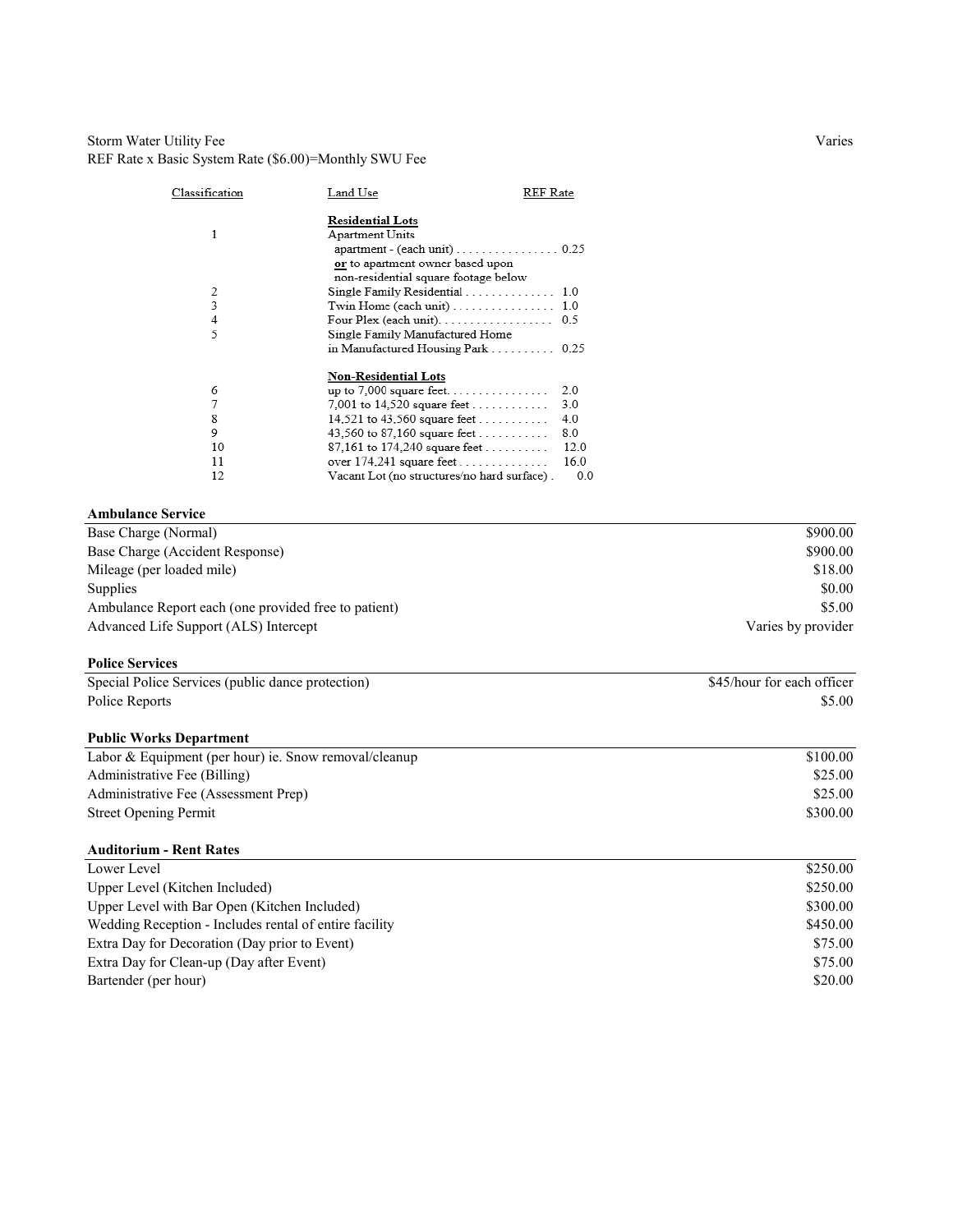### **CITY OF SILVER LAKE** \_\_\_\_\_\_\_\_\_\_\_\_\_\_\_\_\_\_\_\_\_\_\_\_\_\_\_\_\_\_\_\_\_\_\_\_\_\_\_\_\_\_\_\_\_\_\_\_\_\_\_\_\_\_\_\_\_\_\_\_\_\_\_\_

#### **RESOLUTION 20-26: RESOLUTION ADOPTING THE 2021 CITY BUDGET AND TAX LEVY FOR TAXES COLLECTIBLE IN 2021**

**WHEREAS**, the City of Silver Lake has complied with the State of Minnesota's budget and tax levy requirements; and

**WHEREAS**, the City has determined its projected revenues & expenditures for the year 2021 for the following funds:

General Fund Special Revenue Funds Capital Improvement Funds Enterprise Funds

**WHEREAS**, the City has also determined its needs for tax revenues through these procedures.

**THEREFORE BE IT RESOLVED**, by the Council of the City of Silver Lake, McLeod County, Minnesota, that the 2021 City Budget be adopted as presented and the following sum of money be levied for the current year, collectible in 2021, upon the taxable property in the City of Silver Lake:

| General Fund          | \$525,641 |
|-----------------------|-----------|
| GO Bond Fund 2013A    | \$23,671  |
| <b>Total Tax Levy</b> | \$549,312 |

**BE IT FURTHER RESOLVED**, that the City Clerk/Treasurer is hereby instructed to transmit a copy of this resolution to the County Auditor of McLeod County, Minnesota.

Adopted by the Council this  $21<sup>st</sup>$  day of December 2020.

Dorothy Butler, Mayor

Seal of The City:

Jon Jerabek, Clerk/Treasurer

 $\mathcal{L}_\text{max}$  , where  $\mathcal{L}_\text{max}$  , we are the set of the set of the set of the set of the set of the set of the set of the set of the set of the set of the set of the set of the set of the set of the set of the set of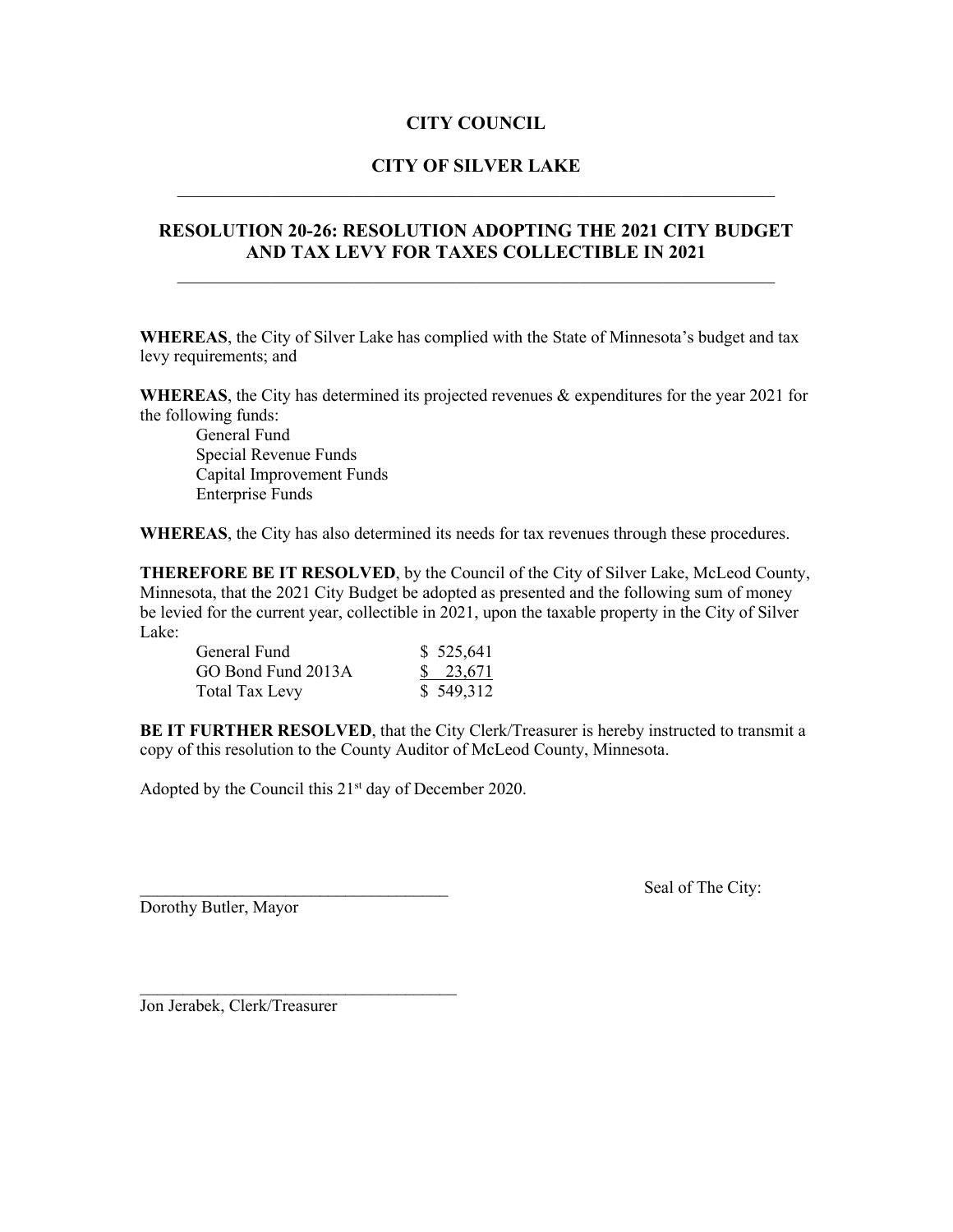### **CITY OF SILVER LAKE** \_\_\_\_\_\_\_\_\_\_\_\_\_\_\_\_\_\_\_\_\_\_\_\_\_\_\_\_\_\_\_\_\_\_\_\_\_\_\_\_\_\_\_\_\_\_\_\_\_\_\_\_\_\_\_\_\_\_\_\_\_\_\_\_

### **RESOLUTION 20-27: RESOLUTION AUTHORIZING YEAR-END TRANSFERS TO VARIOUS FUNDS**

**WHEREAS**, the City of Silver Lake recognizes the need to plan for future expenditures and improvements; and

**WHEREAS**, the City has budgeted various transfers among funds as part of the capital improvement process designed to reserve monies for these expenses and improvements.

**THEREFORE BE IT RESOLVED**, by the Council of the City of Silver Lake, McLeod County, Minnesota, that the following transfers be completed:

| <b>Transfer From</b>               | <b>Transfer To</b>                 | <b>Amount</b>  |
|------------------------------------|------------------------------------|----------------|
| 101-42200 (Fire)                   | 205-42200 (Fire)                   | \$36,940.00    |
| 101-42200 (Fire)                   | 801-42200 (Fire Trust)             | \$5,000.00     |
| 101-42153 (Ambulance)              | 204-42153 (Ambulance)              | \$10,000.00    |
| 101-43100 (Public Works)           | 404-43100 (Public Works Equipment) | \$7,000.00     |
| 101-42100 (Police)                 | 405-45200 (Parks and Pool)         | \$13,000.00    |
| 101-43100 (Public Works)           | 411-43100 (Public Works Streets)   | \$11,000.00    |
| 101-45181 (Auditorium)             | 416-45181 (Auditorium Repair)      | \$5,000.00     |
| 101-45124 (Swimming Pool)          | 405-45200 (Parks and Pool)         | \$32,000.00    |
| 101-43125 (Snow & Ice)             | 404-43100 (Public Works Equipment) | 3,000.00<br>S. |
| 101-41910 (Comm. Development)      | 418-46500 (Main Street)            | \$17,000.00    |
| 101-41910 (Comm. Development)      | 803-00000 (Economic Development)   | 5,000.00<br>S. |
| 610-49750 (Municipal Liquor Store) | 101-39206 (General)                | \$10,000.00    |
| 608-49450-723 (Sewer)              | 317-43100 (2013A Bond)             | 5,000.00       |
| 607-49400-723 (Water)              | 317-43100 (2013A Bond)             | \$35,000.00    |

#### **Total Transfers \$194,940.00**

Adopted by the Council this 21<sup>st</sup> day of December 2020.

Dorothy Butler, Mayor

Seal of The City:

Jon Jerabek, Clerk/Treasurer

 $\mathcal{L}_\text{max}$  , where  $\mathcal{L}_\text{max}$  , we are the set of the set of the set of the set of the set of the set of the set of the set of the set of the set of the set of the set of the set of the set of the set of the set of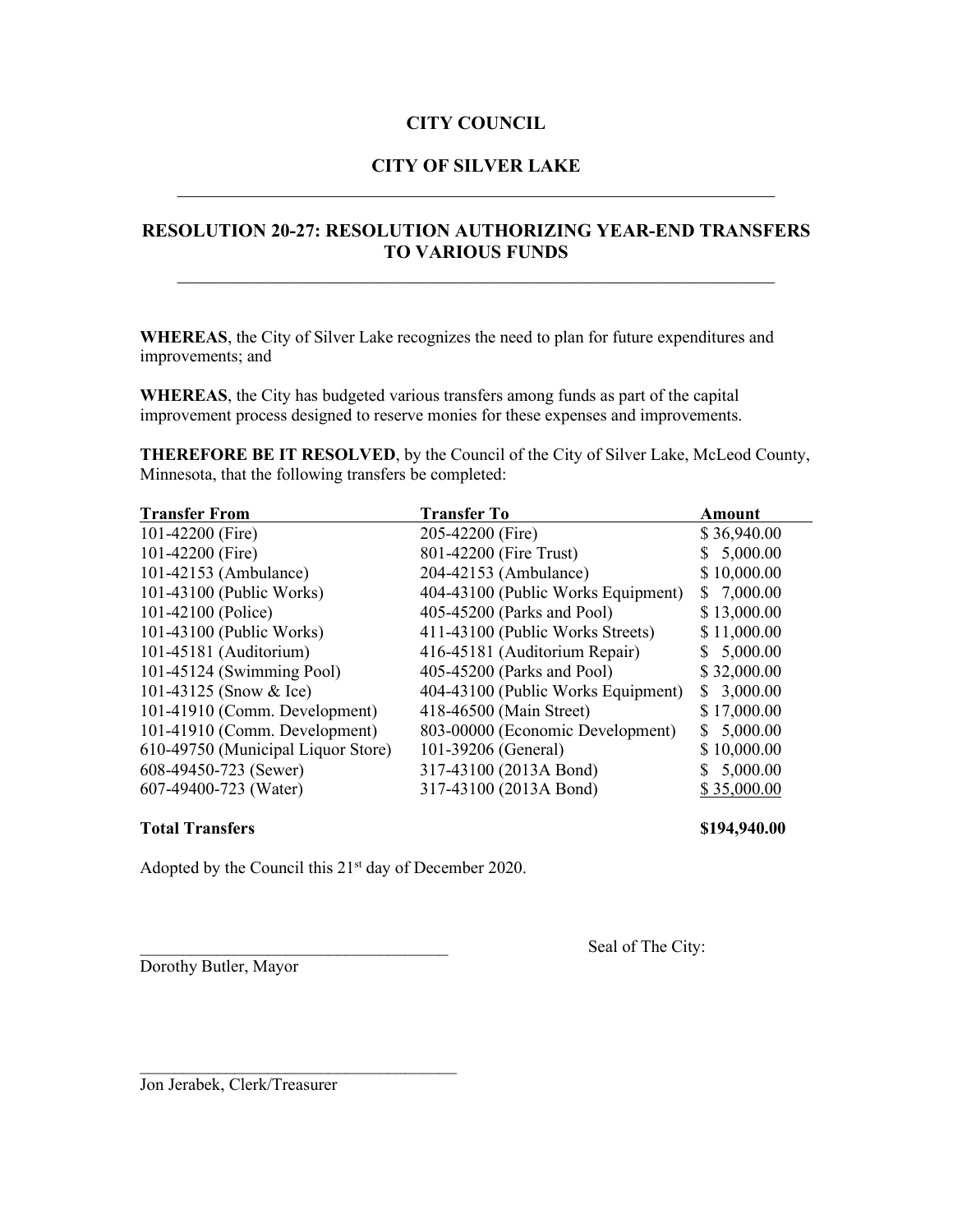# **CITY OF SILVER LAKE**

### **RESOLUTION 20-28: RESOLUTION DESIGNATING POLLING PLACE FOR 2021**

**WHEREAS,** the City Council is required to designate a polling place every year by December 31 for the following calendar year, and

**WHEREAS,** the polling place must meet certain criteria as outlined in MN Statute 204B.16, and

**WHEREAS**, the Silver Lake Auditorium meets the requirements as outlined in said statute,

**THERFORE BE IT RESOLVED,** by the Silver Lake City Council that the Silver Lake Auditorium located at 320 Main St W in Silver Lake, MN is hereby designated as the polling place for 2021.

Adopted by the City Council this 21<sup>st</sup> day of December 2020.

Dorothy Butler, Mayor

Seal of the City:

Jon Jerabek, Clerk/Treasurer

 $\mathcal{L}_\text{max}$  , where  $\mathcal{L}_\text{max}$  and  $\mathcal{L}_\text{max}$  and  $\mathcal{L}_\text{max}$